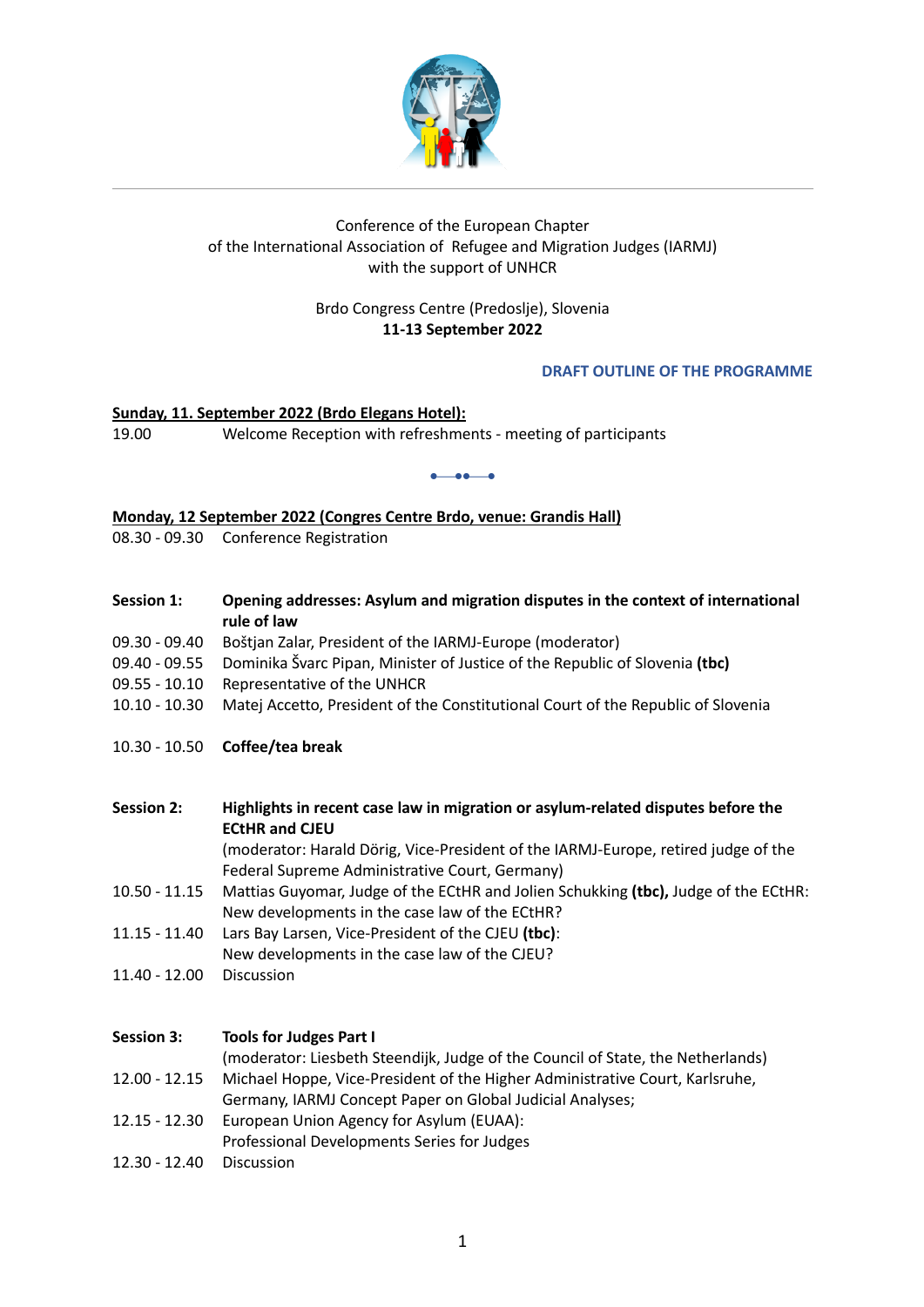

# 12.40 - 13.40 **Lunch**

**Session 4: Highlights of contentious procedural and material law issues of European character in national case law on migration or asylum** (moderator: Catherine Koutsopoulou, Vice-President of the IARMJ-Europe, Judge of the Administrative Court of First Instance, Athens) 13.40 - 14.00 Corrina Wissels, Judge of the Council of State, the Netherlands, 14.00 - 14.20 Holger Böhmann, Judge of the Federal Supreme Administrative Court, Germany, 14.20 - 14.35 Discussion 14.35 - 14.55 Christian Boulanger, Judge - President of Section, National Court of Asylum, France, 14.55 - 15.15 Jakub Camrda, Judge of the Supreme Administrative Court, Czech Republic, 15.15 - 15.30 Discussion

- 15.30 15.50 **Tea/Coffee Break**
- 15.50 16.50 **General Assembly of the IARMJ-Europe**

(chair: Hugo Storey, Immediate Past President of the IARMJ-Europe, retired judge of the Upper Tribunal, London)

Institutional matters and amendments to the Constitution of the IARMJ-Europe, Katelijne Declerk, Immediate Past President of the IARMJ, retired judge of the Council of Alien Law Litigation*,* Belgium,

Report (2018-2022) of the Treasurer Jeremy Rintoul, Judge of the Upper Tribunal, UK Report (2018-2022) of the President Boštjan Zalar, judge of the Administrative Court of the Republic of Slovenia

Discussion

# **19.00 Formal dinner at Brdo Castle**

# **Tuesday, 13 September 2022 (Congress Centre Brdo, venue: Grandis Hall):**

**Session 5: EU Temporary Protection Directive 2001/55 in Case of Ukraine**  (moderator: Jasna Šegan, President of the Administrative Court of the Republic of Slovenia)

\_\_\_\_\_\_\_\_\_\_\_\_\_\_

- 09.00 09.20 Contentious Issues of the Temporary Protection Directive in Practice of Member States, Tatjana Bobnar, Minister of Interior of the Republic of Slovenia,
- 09.15 09.25 Being a Judge in Time of War, Ella Kataeva, Judge of the Administrative Court, Odessa, Ukraine.

Five minutes break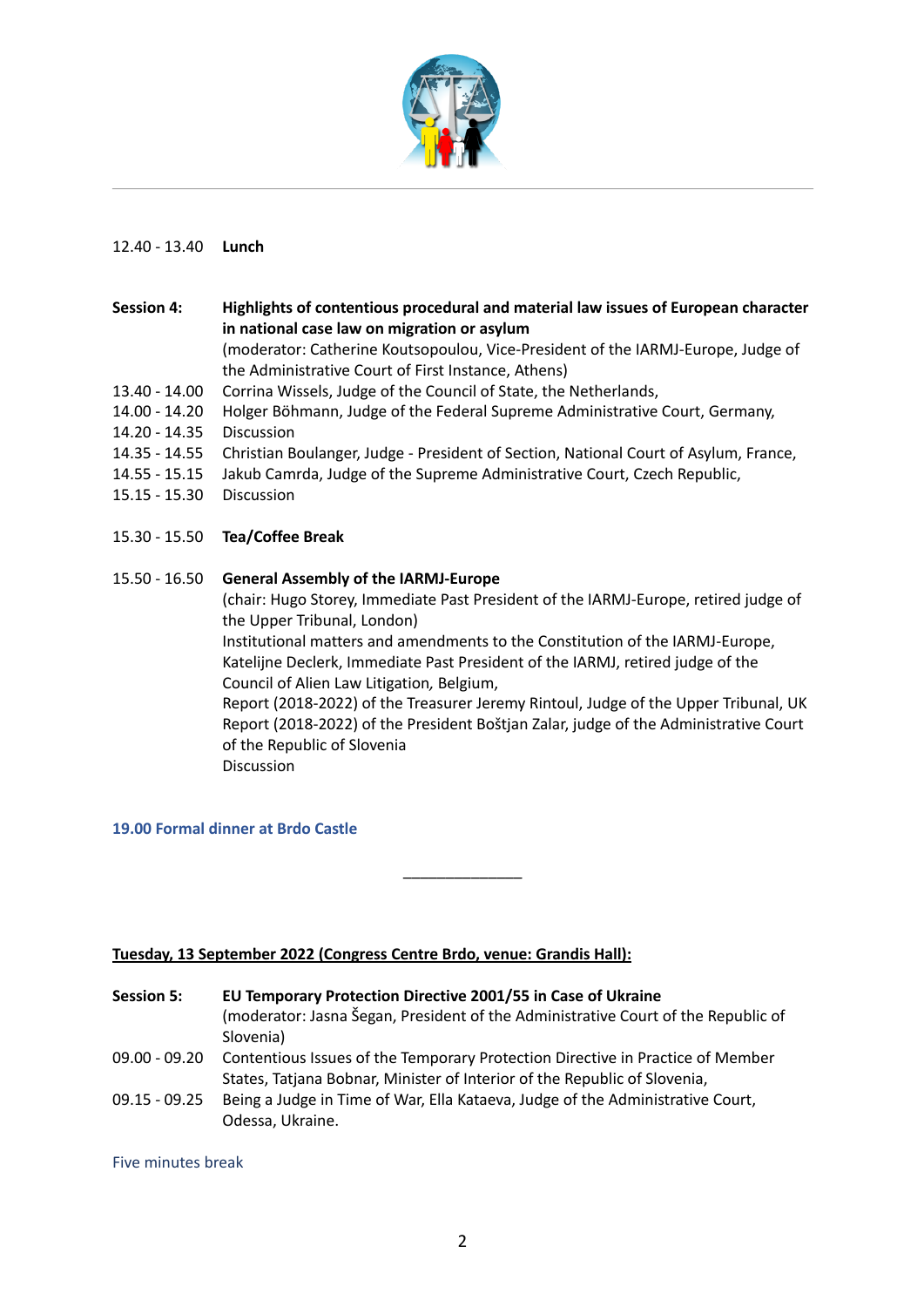

| <b>Session 6:</b> | Limits of the principle of the abuse of rights in migration and asylum disputes<br>under European law standards                                                                             |
|-------------------|---------------------------------------------------------------------------------------------------------------------------------------------------------------------------------------------|
|                   | (moderator: Judith Gleeson, Judge of the Upper Tribunal, London)                                                                                                                            |
| 09.30 - 09.50     | Abuse of right in migration cases before EFTA Court, Páll Hreinsson, President of the<br>EFTA Court, former judge of the Supreme Court of Iceland (tbc),                                    |
| 09.50 - 10.10     | The abuse of rights under EU law: Damjan Kukovec, Judge of the General Court of the<br>EU,                                                                                                  |
| $10.10 - 10.25$   | Discussant on abuse of right in French case law on asylum: Thomas Besson, Judge -<br>President of Section, National Court of Asylum, France,                                                |
| $10.25 - 10.40$   | Discussant on abuse of rights in asylum/migration cases in New Zealand: Martin<br>Treadwell,                                                                                                |
|                   | Judge - Chair of the Immigration & protection Tribunal, New Zealand.                                                                                                                        |
| $10.40 - 11.00$   | Discussion                                                                                                                                                                                  |
| $11.00 - 11.20$   | Coffee/tea break                                                                                                                                                                            |
| <b>Session 7:</b> | Examples of ex officio powers of courts in asylum-related cases (moderator: Mona<br>Adelstam, Court of Appeal, Stockholm tbc)                                                               |
| 11.20 - 11.40     | Elena Masetti Zannini and Cristina Contini, Judges of the Tribunal in Milan, Italy: Ex<br>officio powers/responsibilities in Italian practice based on EU law and case law of the<br>ECtHR; |
| 11.40 - 11.55     | Sandra Lange, Judge of the Council of State, the Netherlands (tbc): Ex officio<br>powers/responsibilities in judicial control of detention.                                                 |
| $11.55 - 12.15$   | Discussion                                                                                                                                                                                  |
| $12.15 - 13.15$   | Lunch                                                                                                                                                                                       |
| Session 8:        | Remote/hybrid hearings in asylum disputes                                                                                                                                                   |
|                   | (moderator: Johan Berg, Judge – Chair of the Immigration Appeals Board, Norway)                                                                                                             |
| $13.15 - 13.35$   | Hilkka Becker, Chair of the Protection Appeals Tribunal, Ireland,                                                                                                                           |
| 13.35 - 13.45     | Discussion                                                                                                                                                                                  |
| <b>Session 9:</b> | <b>Tools for judges Part II</b>                                                                                                                                                             |

- (moderator: Johan Berg, Judge Chair of the Immigration Appeals Board, Norway) 13.50 - 14.05 Presentation of the project: Mapping the European institutional configurations of judicial appeals in asylum adjudication*,* Madalina Moraru, researcher, Centre for Judicial Cooperation, European University Institute
- 14.05 14.25 Presentation of DiCTA digital data base on asylum law and experiences with newsletters designed for judges (NEAIS, NEMIS), Carolus Grütters, researcher, Centre for Migration Law, Radboud University, Nijmegen
- 14.25 14.40 **Tea/Coffee Break**